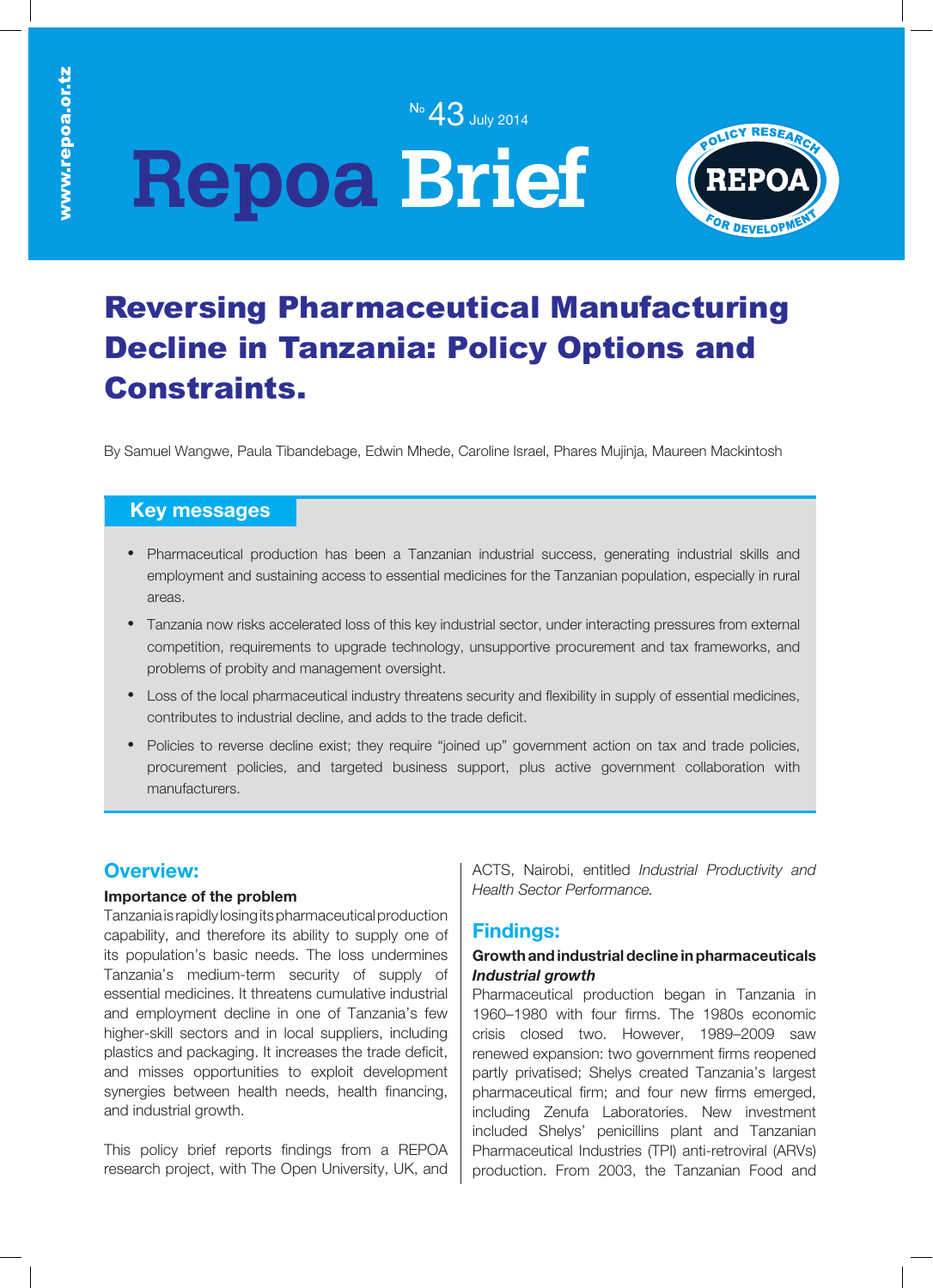Drug Authority (TFDA) sharply improved regulation. By 2009, local production supplied around a third of medicines, and was particularly important for rural medicines access (Mujinja et al. 2014). Pharmaceuticals were a success story in Tanzania's challenging industrial environment.

#### *Turnaround to industrial decline*

Yet in 2014, the industry in Tanzania is in decline. Industry insiders estimate that local pharmaceutical producers' public and private market share fell from around 30% in 2006 to less than 20% in 2013. World Health Organisation (WHO) data support this trend (see Box below). Local producers' share of publicsector medicine procurement by the Medical Stores Department (MSD) has been falling. A non-profit wholesaler estimated buying locally "far less than half" than four years ago. A private wholesaler, who in 2010/11 had bought local medicines worth Tshs 1.5– 2 bn, was now buying "almost nothing, a few syrups".

|  | <b>Box:</b> Decline in medicines made in Tanzania |  |
|--|---------------------------------------------------|--|
|  |                                                   |  |

| Year | Percent of sample medicines available,<br>by country of origin |       |              |              |  |
|------|----------------------------------------------------------------|-------|--------------|--------------|--|
|      | <b>Tanzania</b>                                                | Kenya | <b>Other</b> | <b>Total</b> |  |
| 2006 | 33                                                             | 14    | 53           | 100          |  |
| 2009 | 21                                                             | 13    | 66           | 100          |  |
| 2012 | 12                                                             | 11    | 78           | 100          |  |

*Source: WHO/HAI survey data 2006, 2009, 2012, supplied by Mary Justin-Temu; 2006 sample of facilities and medicines only, for comparability.*

In 2007, eight firms were producing medicines. By 2014, this fell to five, with just one actively tendering for MSD contracts. The product range was narrowing, with basic antibiotics an important casualty: in 2006 and 2009 around 75% of amoxicillin tablets available were locally produced; in 2012, that number was 13%1 , but zero in REPOA's 2013 survey. A domestic medicine market worth around USD 250 mn is now supplied almost entirely from imports paid in dollars.

#### *The drivers of decline*

A series of interacting pressures, some external, some policy-influenced, have driven this turnaround to decline, creating cumulative uncertainty and falling profitability that has undermined investment and growth.

- <sup>l</sup> *Rising barriers to market entry for local firms* Anti-malarial medicines were an important domestic market: in 2006 90% of the first-line treatment for uncomplicated malaria (SP) was sourced locally. From 2007, subsidised import of the new combination therapy (ALu) meant local firms could not compete: one firm lost a third of its cash flow.
- <sup>l</sup> *Increasing import price competition*
- Local firms are moving out of production of basic affordable medicines because they are no longer profitable, reducing production scale and potentially undermining ability to invest. They confirmed that basic antibiotics are increasingly unprofitable: import prices had fallen below local production costs, or even below full materials costs, suggesting dumping of Asian production.
- <sup>l</sup> *Worsening power and infrastructure constraints* Well-known problems of power and infrastructure are being exacerbated by power-price increases, and unpredictable power outages that damage machinery and create output losses.
- <sup>l</sup> *Costs of continuous upgrading to meet competitive and regulatory pressures* All local firms are upgrading to meet Good Manufacturing Practice (GMP) guidelines and external competition. TFDA works actively with manufacturers to improve processes while ensuring safe current operation, inspecting local firms more frequently than overseas competitors. Continuous upgrading requires large investments in technology and staff training; support from government, joint venture partners, or donors, for finance and access to technology, is essential if upgrading is not to price firms out of local markets.
- <sup>l</sup> *A tightening skills constraint*

Continuous upgrading tightens the skills constraint in Tanzania. Pharmaceuticals are a higher-skill sector. Firms invest heavily in training staff with low basic education, who may struggle with the rigorous rule-following culture of GMP. Pharmacists and chemists must be trained on industrial equipment and techniques, and there are few pharmaceutical technicians. Firms face high turnover of skilled staff and complain of the difficulty and cost of obtaining work permits for essential expatriates.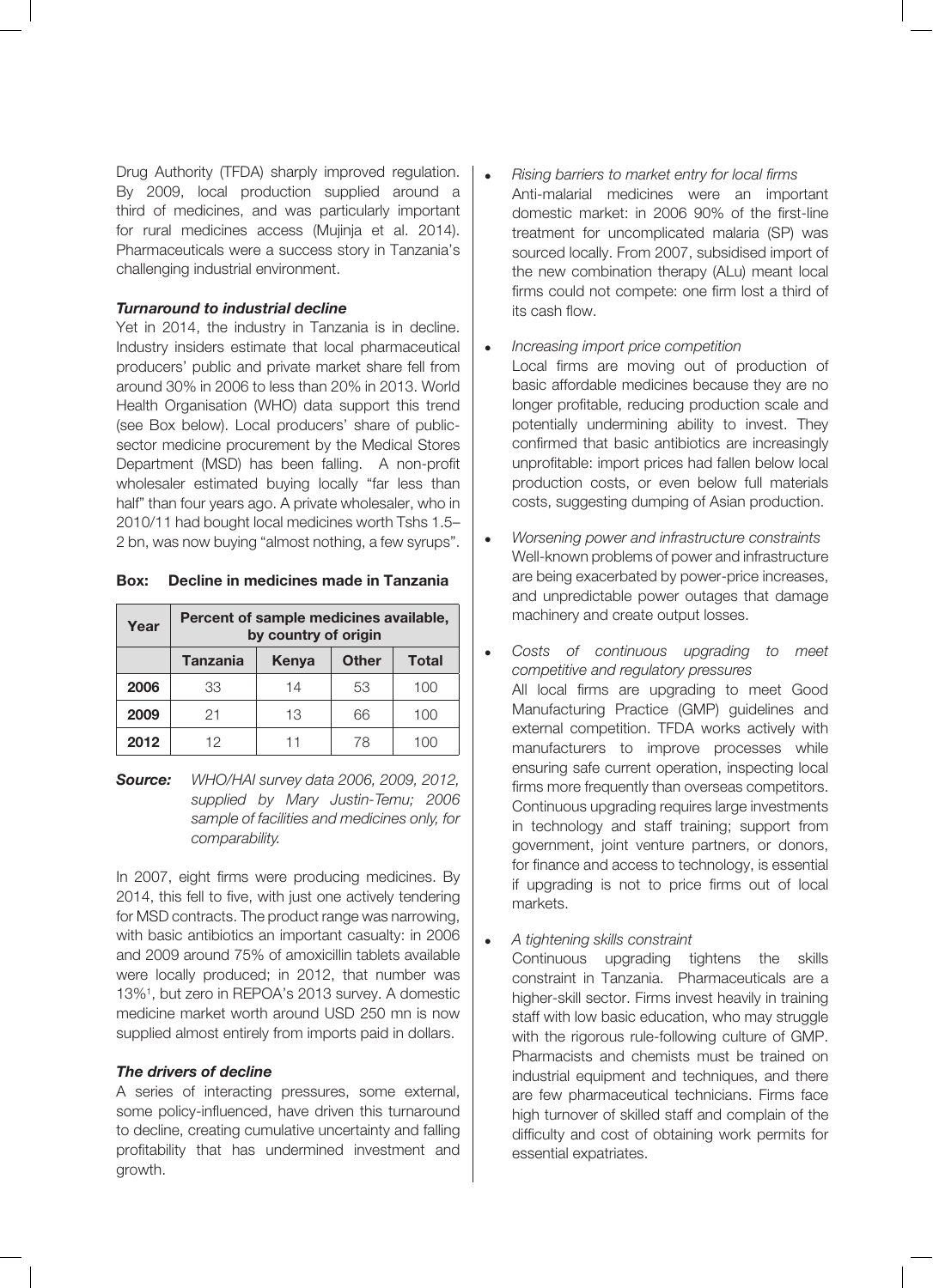- <sup>l</sup> *Duties and tariffs incentivize imports* Imported medicines are exempt from duties; this has created problematic tax rules for local manufacturers. The Tanzania Revenue Authority (TRA) does not aim to disadvantage local producers, but VAT on inputs (with slow reimbursement), combined with difficulties pharmaceutical manufacturers experience in obtaining exemption from duties for some imported inputs, undermines local competitiveness. Rules also appear unclear and unstable, discouraging investment.
- <sup>l</sup> *Continuing registration delays* Firms still report 1.5–2-year delays by TFDA in testing and registering products, despite promises of fast-tracking for local firms. This seriously reduces profitability, as does a lack of consultation and forewarning when clinical guidelines change.
- <sup>l</sup> *Local procurement relationships weakening* MSD gives local firms a valued 15% price preference. However, working relationships with local suppliers are problematic. Local firms complain of financial risk from rising payments delays, lack of clear delivery dates, and failure to complete contracted purchases, plus low probability of winning (expensive) tenders. MSD is perceived as giving preference to imports, by providing trade credit only to overseas suppliers and buying supplies 'bundled' by local importers. MSD itself faces serious financing delays (Prinz et al. 2013), and complains of quality and delivery problems from local suppliers. A build-up of mutual mistrust has undermined local tendering.
- Lack of active public sector support in contrast to *competing countries*

"Government policy is totally unfriendly to pharmaceutical manufacturing [in Tanzania]." (Experienced Tanzanian manufacturer)

Manufacturers argue that government policy currently undermines investment and innovation in their industry. A lack of 'joined up' support across the key Ministries of Health, Industry, and Finance (at worst, active hostility) contrasts with active support elsewhere. South Africa, Ghana, Sudan, Ethiopia, and Morocco all now actively protect and support local producers, as did India, resulting in investment and diversification of local production.

#### **Recommendations:**

**Active industrial regeneration in pharmaceuticals** As successful African experiences show, the pharmaceutical industry *can* be sustained and grown with an active industrial policy. Turnaround to renewed growth demands, however, unprecedented collaboration between Health, Industry, and Finance to create a policy framework of active support and facilitation for pharmaceuticals. That in turn requires an effective champion within government, donor support, and active involvement of manufacturers. Manufacturing expertise within TFDA could be tapped, perhaps through secondments to Ministries.

1. *Restructure trade, tax, and credit policies to favour local producers over importers* 

"The key constraint in this market is demand" (local manufacturer). Local market access generates cash flow to support investment and expansion, so the low-price essential medicines market needs trade protection, e.g.:

- Duties on imports of finished pharmaceuticals;
- • A list of 'negative products' imported only if local manufacturers cannot supply reliable quality at acceptable prices;
- Improved identification, and exemption from duties, of inputs for pharmaceuticals;
- Reducing or removing VAT on inputs to pharmaceuticals, or at least faster reimbursement;
- Raising the local preference rate above 15% in public procurement.

Also required:

- TFDA fast-tracking of tests and registrations of local products;
- Trade credit for local suppliers to public procurement;
- Full Ministry of Finance funding for procurement by MSD of local supplies.
- *2. Integrate improved local procurement with support for industrial upgrading* Firms experience public procurement as increasingly risky and unprofitable. MSD's proposed longer-term contracts for new suppliers (MSD 2013) could be extended to existing local